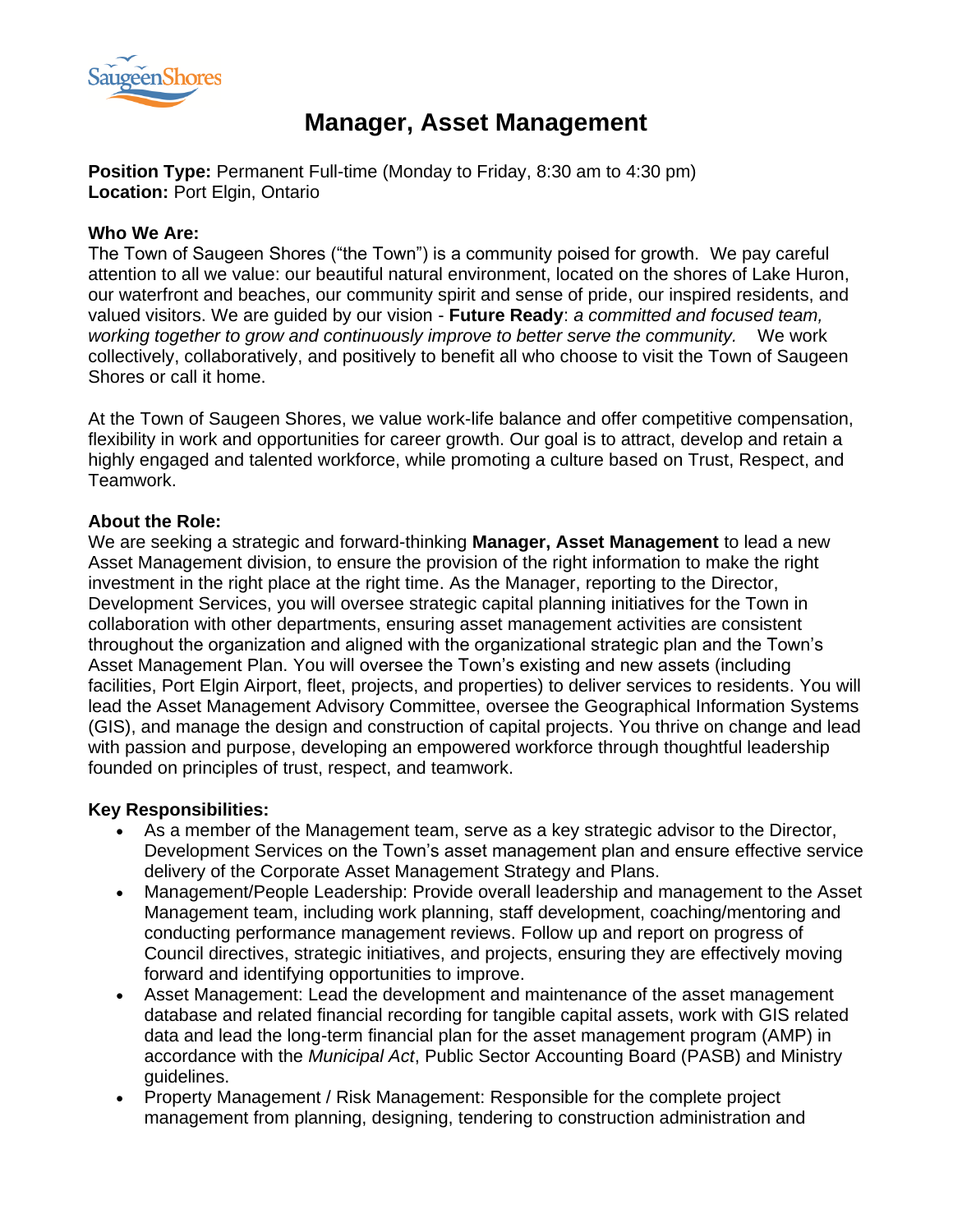

delivery of assigned municipal capital works projects in coordination with the Engineering Division.

- Represent the Town on Committees, attend meetings and provide input, participate in public meetings to explain the scope of projects, and obtain public input into the final design.
- Promote and uphold the organization's values and philosophy relating particularly to ethics, morality, and integrity.

## **Skills you bring to the role:**

- **Analytical:** You can collect and analyze information and apply logic and rationale when solving problems and making decisions.
- **Change Management:** You have a strong understanding of change management theory and proven ability to lead a change. You anticipate and actively manage the barriers to change and maintain positive direction to achieve desired outcomes.
- **Communication:** You can effectively and confidently communicate with others and provide detailed reports that are professionally researched and suited to the needs of the audience. You can facilitate presentations and information sessions for staff and Council.
- **Conflict Management:** You identify steps to resolve negative conflicts sensibly, fairly, and efficiently. You actively minimize negative outcomes of interpersonal conflict and promote positive outcomes of conflict to improve learning and effectiveness.
- **Initiative:** You demonstrate a personal orientation toward action and accepting responsibility for the results. You challenge the status quo and work proactively to achieve organizational goals rather than waiting for others to lead.
- **Legislative Comprehension:** You have a thorough understanding of municipal systems and applications, including knowledge of the *Ontario Municipal Act*, *Occupational Health and Safety Act*, Reg. 239/02 Minimum Maintenance Standards and specific related legislation surrounding planning, building, and engineering and asset management regulations.
- **People Management:** You exhibit strong people management skills and are effective at training, motivating, and directing employees to optimize productivity and promote professional growth.
- **Planning and Leadership:** You are forward thinking with a proven ability to lead a diverse department toward an advanced model of service delivery and respond to emerging trends.
- **Problem Solving and Decision Making:** You are passionate about solving problems, uncovering root causes, and proactively finding solutions to achieve organizational and departmental goals. You exhibit a strong understanding of corporate governance issues and the political environment in which you make decisions.
- **Project Management:** You have demonstrated ability to lead complex multi-stakeholder projects, delivering on outcomes on time and on budget with specific experience in asset valuation and estimates process.
- **Resourcefulness:** You demonstrate a personal orientation toward action and accepting responsibility for the results. You have excellent time management skills and can work autonomously and seek out resources independently with limited direction.
- **Strategic Thinking:** You effectively balance short and long-term planning and actions. You understand, analyze, plan, implement, and assess organizational strategy.